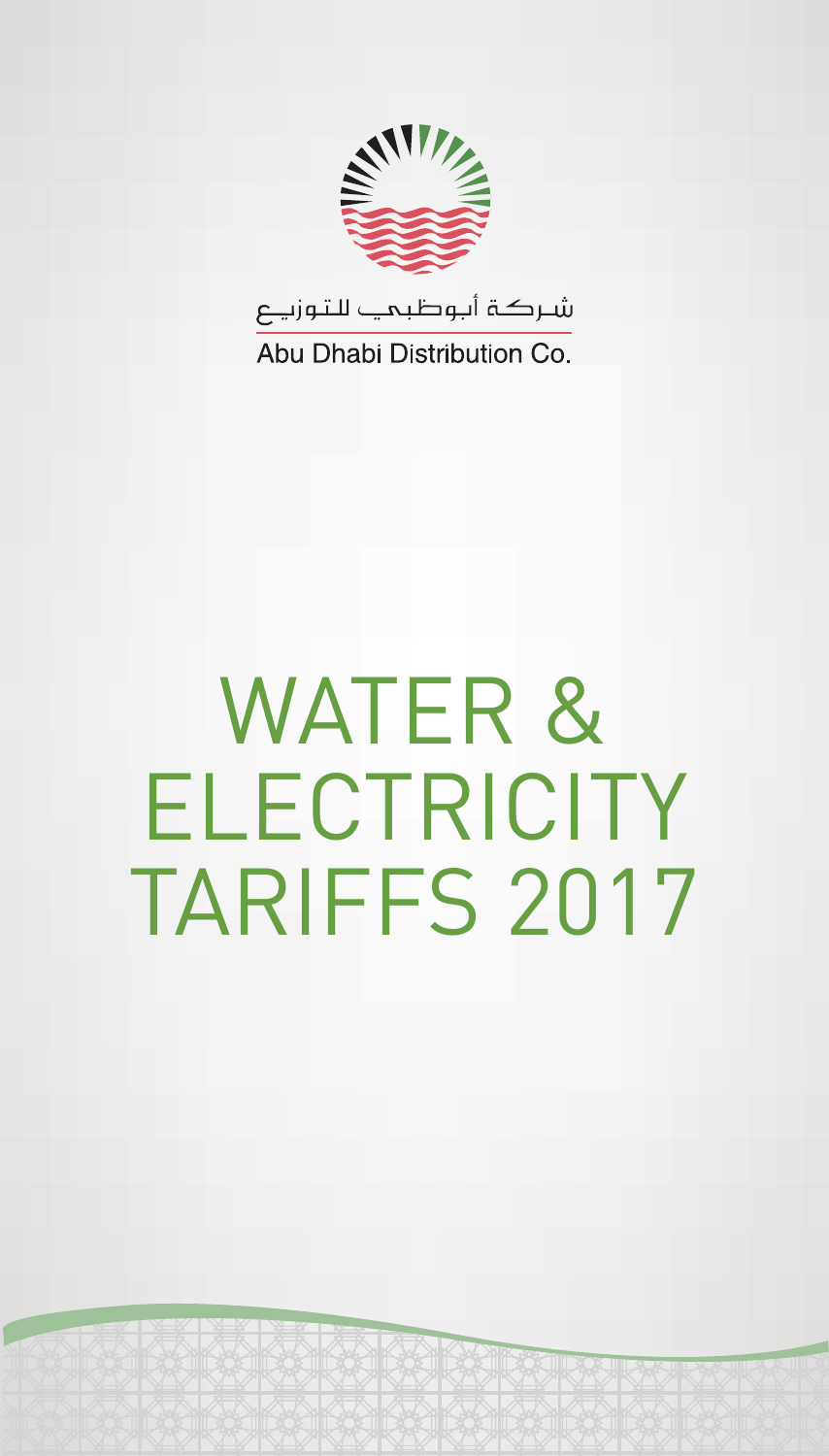## **Residential Customers - UAE Nationals**

Residential customers that demonstrate their UAE nationality, by UAE Passport and Emirates ID.





# **Social Card Holders - UAE Nationals**

UAE National residential customers holding a social card issued by the relevant government entity.

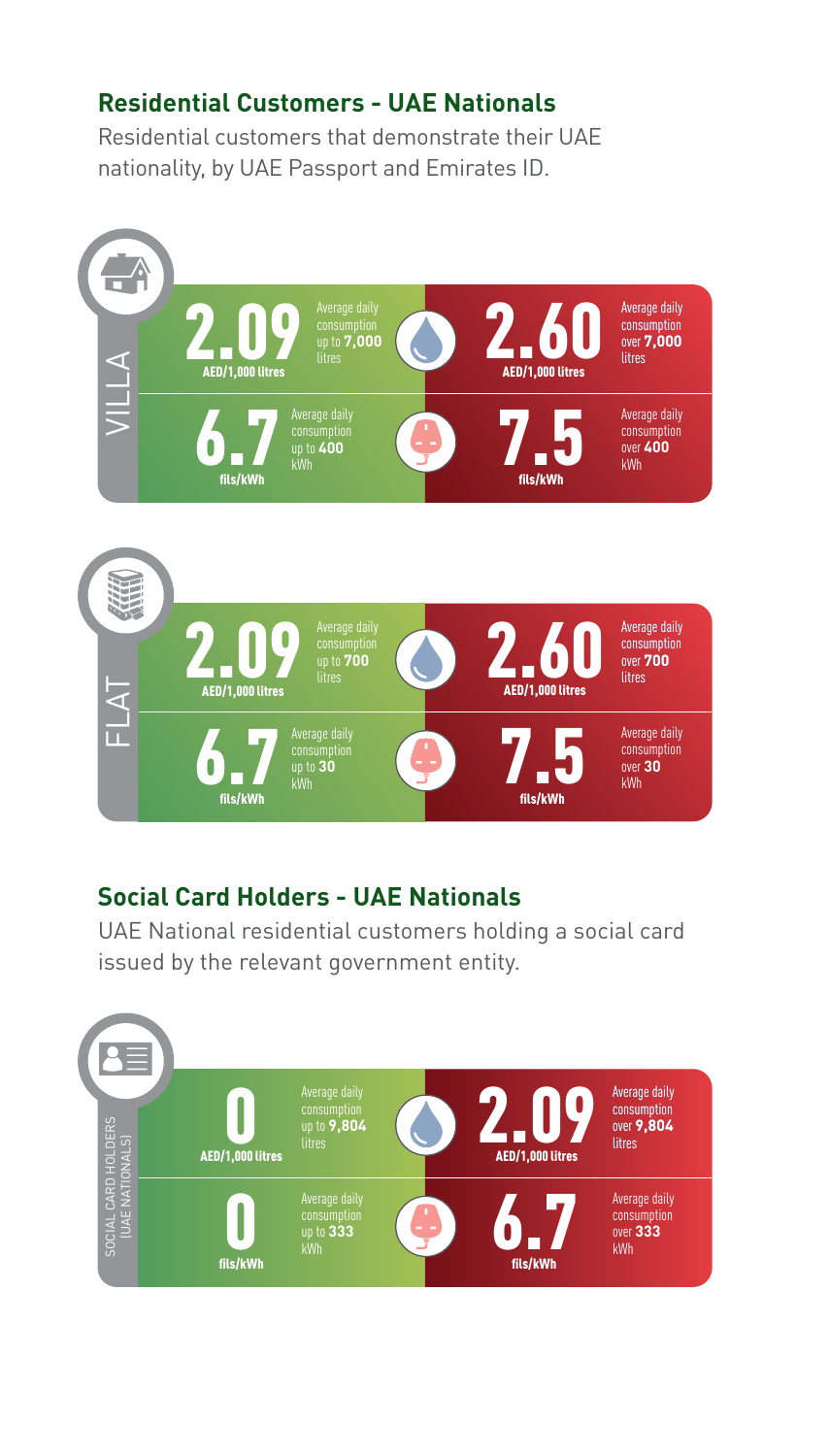#### **Residential Customers - Expats**

All residential customers who do not hold UAE citizenship including account holders in diplomatic residences.





#### **Social Card Holders - Expats**

Residential customers holding a social card issued by the relevant government entity, but who do not hold UAE citizenship.



\* This reflects 2017 actual cost of Water & Electricity and it is subject to change on annual basis.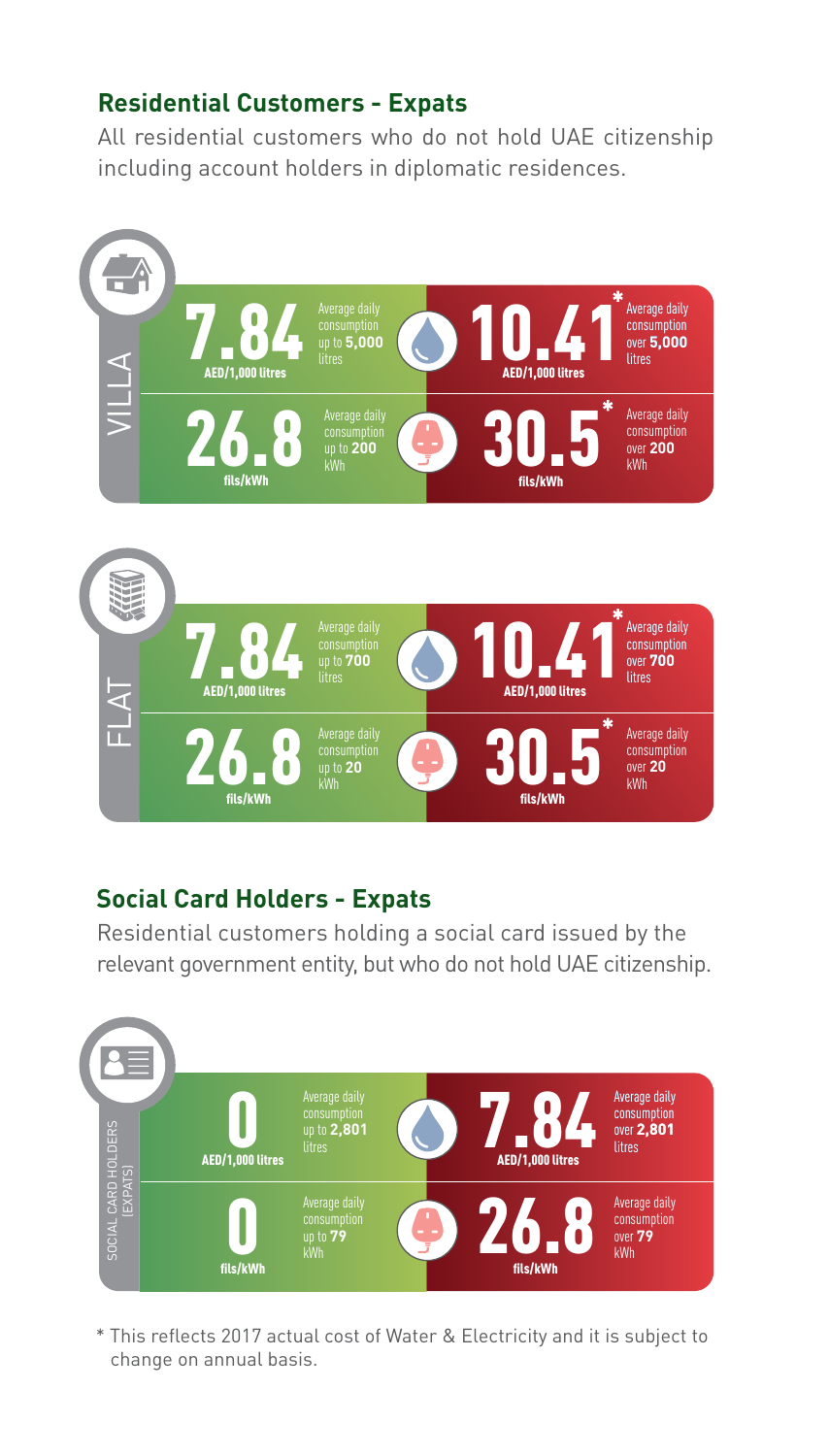#### **Government Customers**

Account holders with premises used principally for government purposes and that are federal and local government departments, public authorities and public corporations' premises.



\* This reflects 2017 actual cost of Water & Electricity and it is subject to change on annual basis.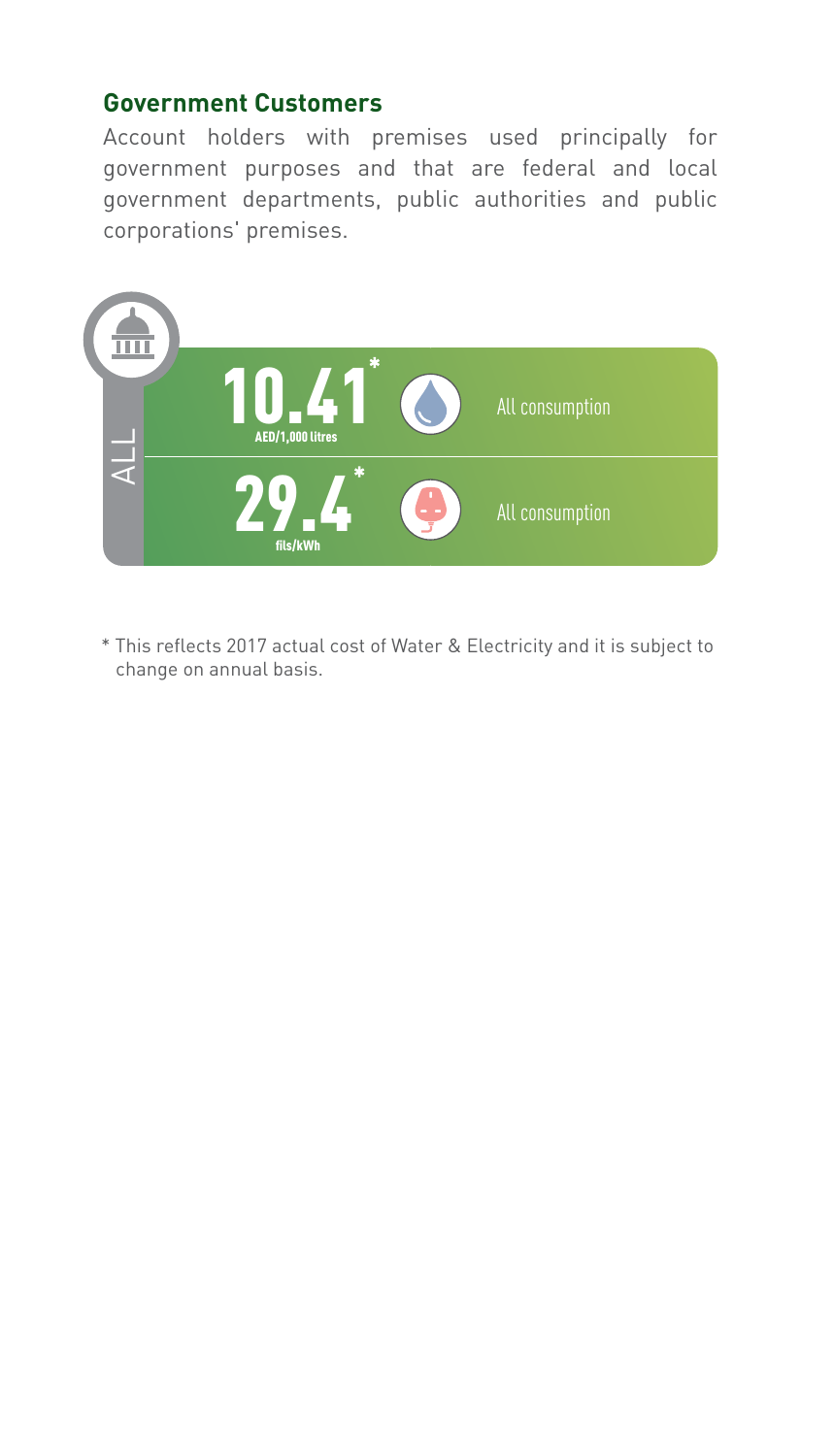# **Agriculture Customers**

Account holders of premises used principally for agricultural purposes or premises subject to agriculture tariffs such as ranches and private farms, as licensed by the relevant municipality under the title deed of the land and site plan.

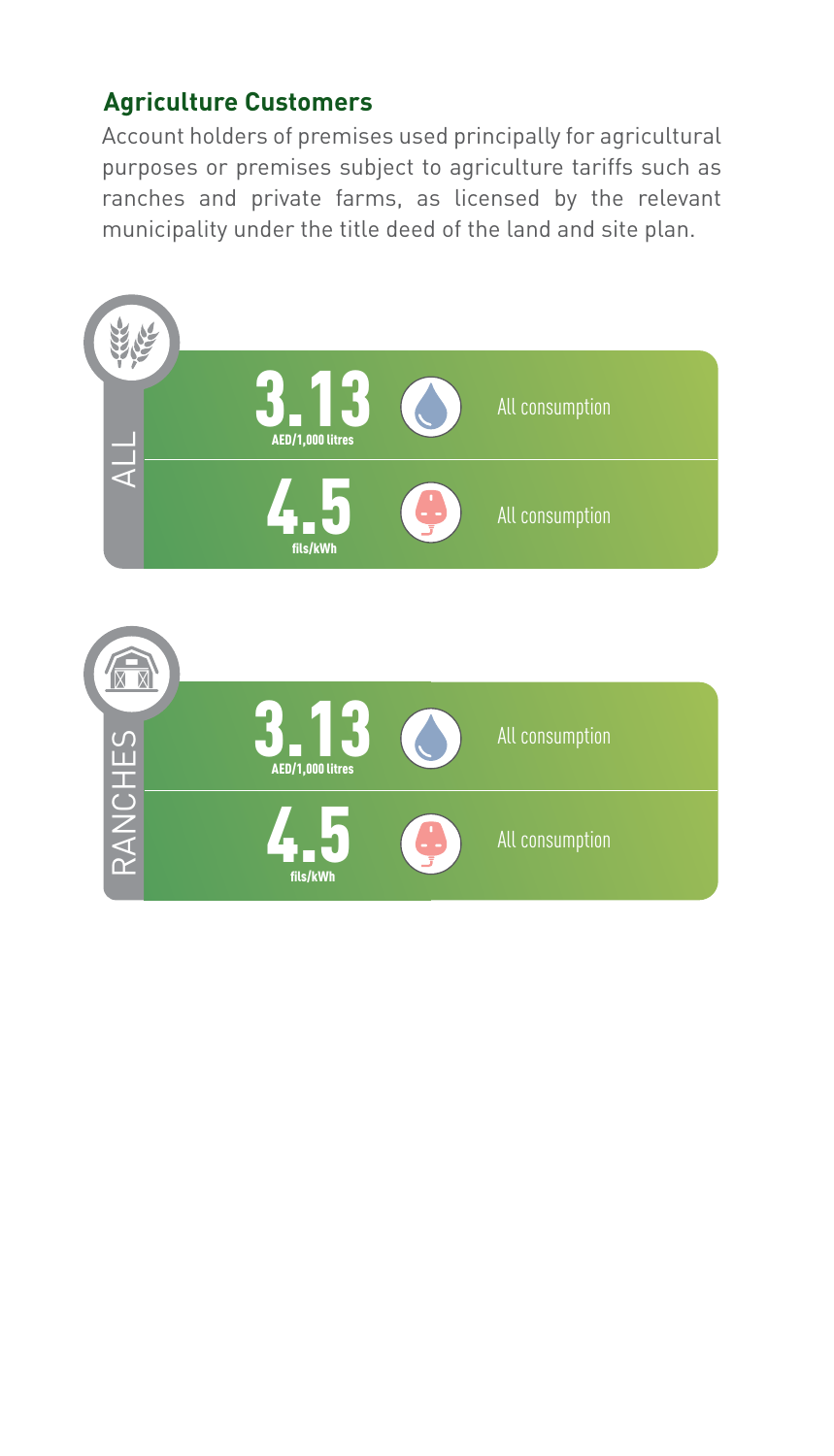#### **Industrial Customers**

Account holders holding an industrial licence issued by the relevant government entity. In electricity, industrial customers will be classified based on their installed capacity as either below 1 MW or over 1 MW.



\* Peak hours are between 10 am to 10 pm from 1 June to 30 September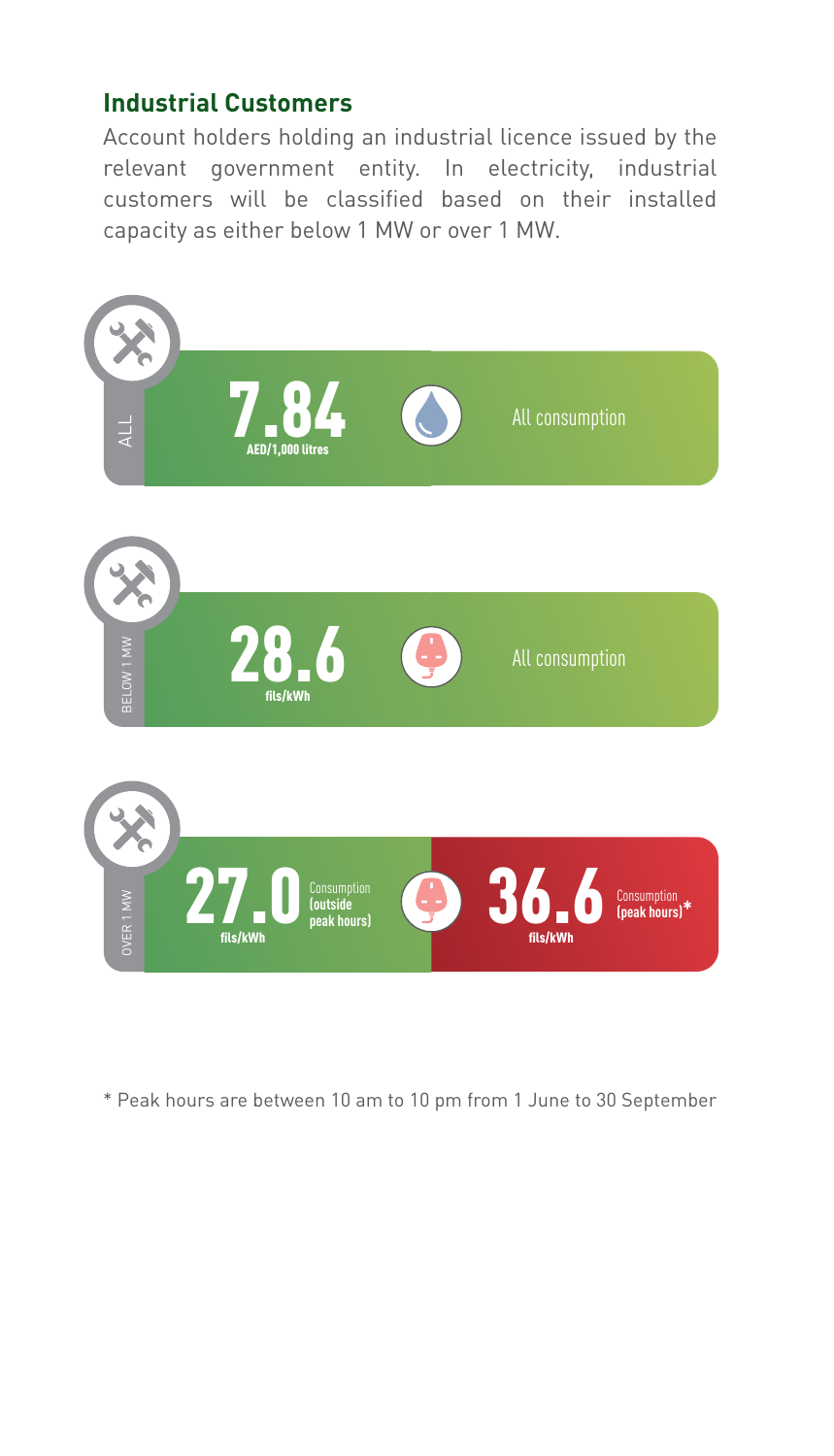## **ADNOC Group**

All premises of Abu Dhabi National Oil Company and its subsidiary companies.



\* This reflects 2017 actual cost of Water & Electricity and it is subject to change on annual basis.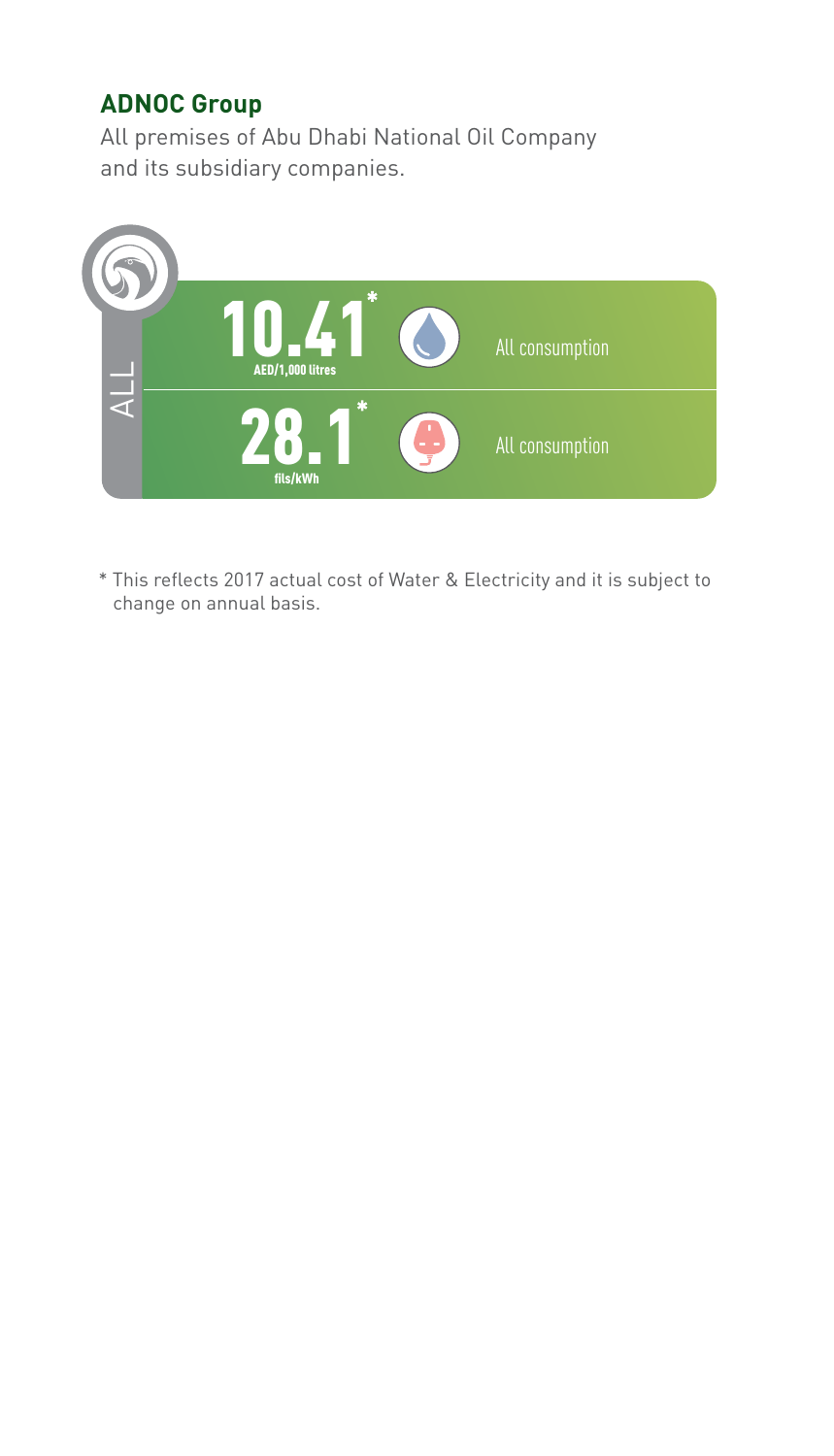#### **Commercial Customers**

Account holders either holding a commercial licence issued by the relevant government entity, or premises subject to commercial tariffs such as fisheries, livestock and embassy and consulates buildings.



# **Embassy and Consulates Buildings**